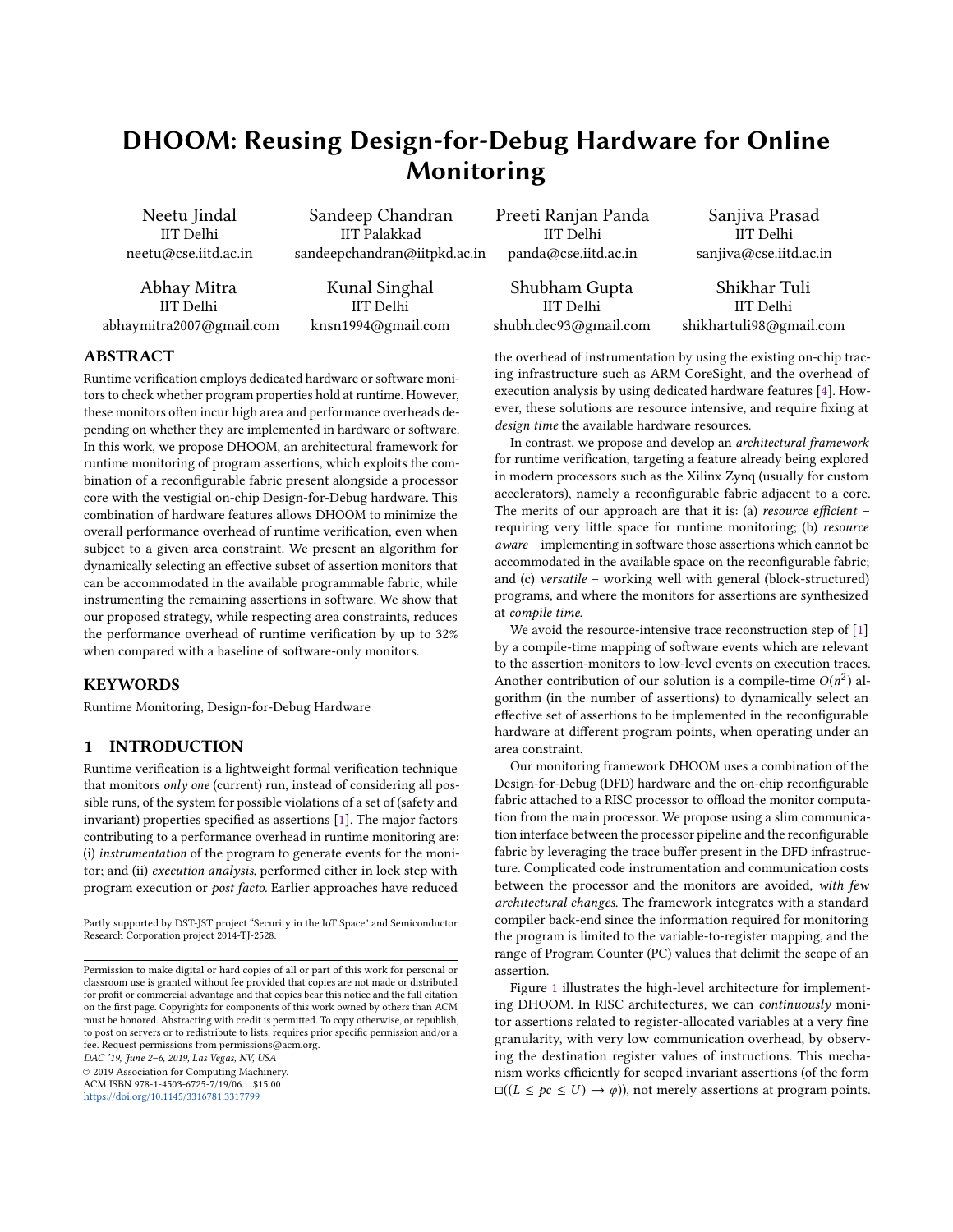<span id="page-1-0"></span>

Figure 1: High-level schematic of DHOOM.

Moreover, the approach lets us specify program-specific assertions at compile-time, in contrast with earlier approaches involving hardware monitors, e.g., for embedded systems, where the assertions had to be fixed at design-time. The framework currently addresses a structured programming model with the usual control constructs of sequencing, choice, iteration and function call, including recursion.

The rest of the paper is organized as follows. In [§2,](#page-1-1) we provide a brief overview of various approaches to runtime monitoring, especially in hardware. The DHOOM system architecture and work-flow is presented in [§3.](#page-1-2) Space constraints on the reconfigurable fabric may not permit all monitors to be realizable in hardware. Accordingly, we present a selection algorithm that picks a maximal subset of assertions at different program points that can fit in the space available on the reconfigurable fabric, while minimizing the performance overhead ([§4\)](#page-3-0). The details of the prototype implementation of DHOOM, and case-studies highlighting its benefits are discussed in [§5.](#page-4-0) The example programs are familiar illustrative algorithms from a data structures course. We conclude in [§6](#page-5-2) with a discussion on possible future work.

#### <span id="page-1-1"></span>2 RELATED WORK

Several works have proposed customizing the architecture to make it amenable to online runtime verification [\[14\]](#page-5-3). Program properties are usually specified using a temporal logic, and these specifications are then synthesized into monitoring circuits, usually at design time. Better performance is at the expense of versatility.

Several other proposals exhibit versatility by exploiting the presence of multiple cores on chip [\[7,](#page-5-4) [15,](#page-5-5) [18\]](#page-5-6). Here, the execution results of one processor core are passed to the monitoring core through on-chip buffers. These proposals are resource intensive when compared with an unmonitored system.

Other approaches propose using a FPGA to analyze the execution traces generated by the DFD hardware [\[1,](#page-5-0) [4\]](#page-5-1), or monitoring the pin activity of various devices (on the board) [\[9\]](#page-5-7). However, since execution traces do not contain any information on program features such as function calls and variable accesses, elaborate trace reconstruction hardware is used. We avoid such an extensive trace reconstruction step by translating the scope of each monitor into PC ranges, and a priori defining program behavior features in terms of events on execution traces. This helps us process the trace stream in a resource-efficient manner.

The integration of reconfigurable fabric with the main processor has been the subject of researchers' attention to accelerate the main computation [\[8,](#page-5-8) [17\]](#page-5-9). There are several works that propose using the reconfigurable fabric for implementing specific monitoring tasks, and book-keeping functions [\[5\]](#page-5-10). Runtime verification for such processor-FPGA systems was specifically considered in [\[16\]](#page-5-11) where the traffic over the system bus was monitored for execution analysis. Since we can monitor register traffic, we are able to support finergrained runtime verification. Our framework also supports selective implementation of monitors in the presence of other accelerators on the reconfigurable fabric. Our work also resembles other works which reuse DFD hardware for various purposes such as security [\[2\]](#page-5-12) and additional functional memory [\[10,](#page-5-13) [12\]](#page-5-14).

# <span id="page-1-2"></span>3 OVERVIEW OF DHOOM

### 3.1 Architecture

Figure [2](#page-2-0) shows our proposed DHOOM architecture. In our framework, the processor core and its associated DFD hardware require no modifications. However, we assume that the updates to the register file are available through the instruction trace generated as suggested in [\[13\]](#page-5-15). A standard compiler such as LLVM is used to compile the source program. The resulting binary is examined to determine the following information: (i) the scope of assertions in terms of the PC ranges, and (ii) the variable to register mapping. The PC ranges thus identified are used by the monitoring system to configure the DFD hardware such that only execution traces of just those regions of execution where the specified assertions are active are stored into the trace buffer for further analysis, using existing trace conditioning logic [\[3\]](#page-5-16). The trace buffer acts as a FIFO where these execution traces reside before being read by the monitoring system present on the reconfigurable fabric. It is through the judicious use of the DFD hardware that we manage to decouple the processor core from the monitoring system.

Our architecture uses a slim communication interface between the processor and the monitoring system: It includes the PC, updates to the register file, and a control signal for interrupting the processor. This communication interface exploits the simplicity of the RISC architecture, where each instruction uses at most three operands: two reads and one write. Changes to the system state consisting primarily of the register file and memory—are uniquely identified through the PC of the instruction causing the change. Another benefit of the RISC architecture is that memory accesses flow through the register file and are visible to the monitor. The centrality of the register file in such architectures makes monitoring simple, and aids in fine-grained monitoring. Thus we are able to continuously monitor scoped invariant properties efficiently.

In scenarios where the resources on DFD hardware such as the number of event triggers provided is less than the number of PC ranges to be tracked, we merge the PC ranges of the active assertions that are minimally separated. Since the PC ranges of interest to the monitors are known a priori and do not change during the lifetime of the application, this guarantees that few unnecessary execution traces are stored into the trace buffer. The PC ranges are passed into the reconfigurable fabric along with the register values so that the monitors can filter out any unnecessary traces. We reuse the dumping logic associated with the DFD hardware to stall the processor when the trace buffer is full, and to send its contents to the reconfigurable fabric. We refrain from using the existing corefabric bus to send execution traces to the monitoring system so as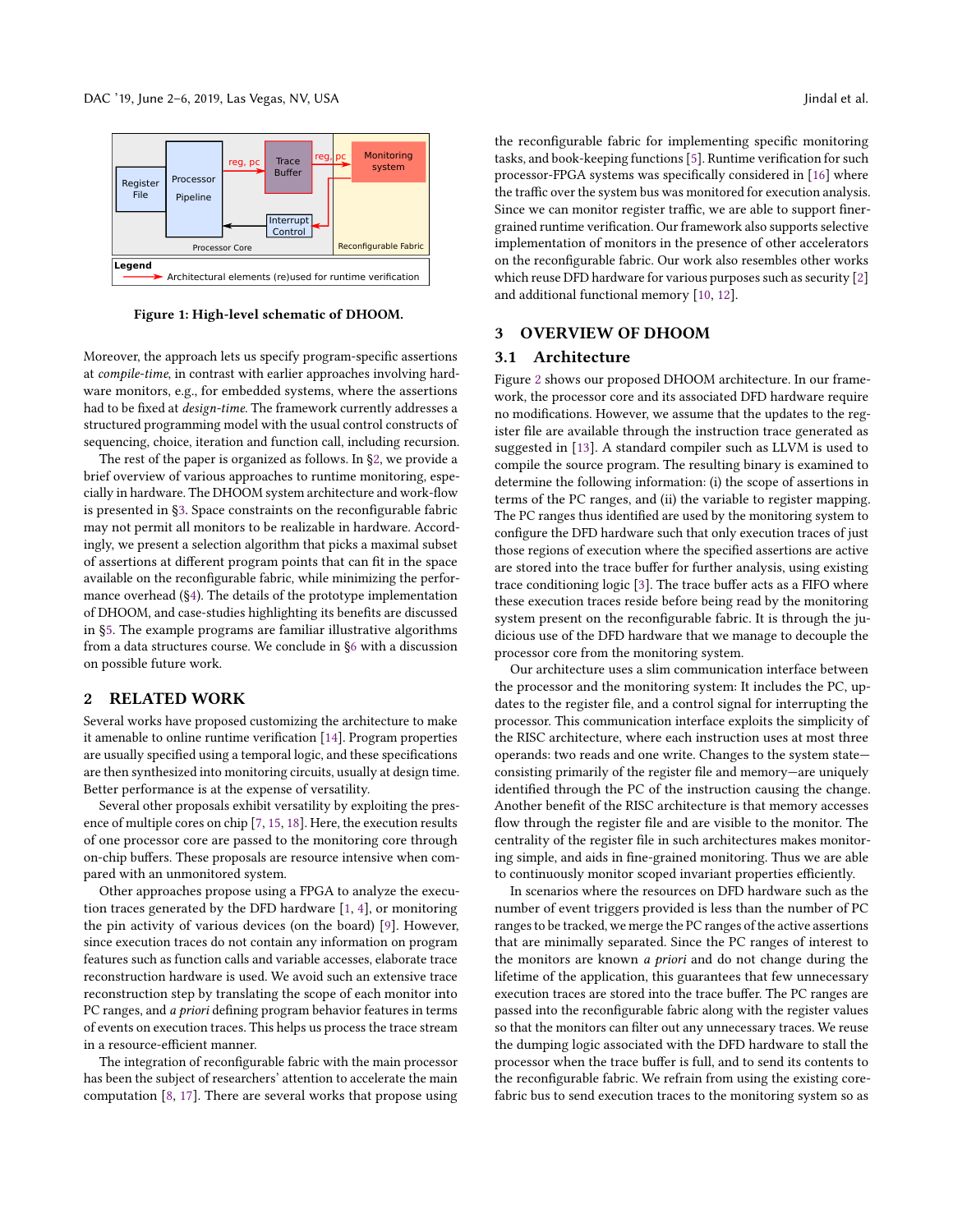DHOOM: Reusing Design-for-Debug Hardware for Online Monitoring DAC '19, June 2–6, 2019, Las Vegas, NV, USA

<span id="page-2-0"></span>

Figure 2: Detailed architecture of DHOOM

to not interfere with the functioning of other on-fabric accelerators. Since not all instructions executed by the processor would update the variables being monitored, the monitoring system can mostly keep up with the processor (as shown by our experiments).

Figure [3](#page-2-0) shows the internal details of the monitoring system. Each property to be monitored is implemented as a separate circuit module (labeled C1 to C4) in the reconfigurable fabric, which raises an interrupt if a violation is detected. An interrupt mask is used to either pass an interrupt to the processor, or suppress it, based on the scope of each assertion. The Monitoring Control Unit (MCU) receives the program counter and the updated register value from the trace buffer, and determines the modules that should be activated. The register value is ignored if it is not relevant to any module.

# 3.2 DHOOM Flow

We discuss the DHOOM flow through the example listing shown below. The programmer begins by appropriately annotating the source code with assertions that are to be monitored.

```
#ifdef C1
 bool goingLeft = false; int parent = -1;
#endif
void preOrder(struct node *root) {
#ifdef C1
 assert(((goingLeft) && (root->key <= parent)) ||
   ((!goingLeft) && (root->key >= parent)))
#endif
  if(root != NULL) {// C1 goes out of scope inside printf()
   printf("%d(%d) ", root->key, root->count);
#ifdef C1
   goingLeft = true; parent = root->key;
#endif
   preOrder(root->left);
#ifdef C1
   goingLeft = false; parent = root->key;
#endif
   preOrder(root->right); }}
```


#### Figure 3: Monitoring system

In the above listing, if flag C1 is on, the assertion whether the Binary Search Tree condition (where the left subchild is less than or equal to, and the right subchild is greater than or equal to the parent) is checked, as it traverses the tree when printing the elements in preorder. The assertion monitor comes into scope every time preOrder() is called, but goes out of scope on entering the printf() function.

The program is first compiled by disabling the macro C1, and the running time of the resulting binary is measured. Then the run-time of the binary generated by enabling the macro C1 is measured. The difference in the run-times gives the "baseline" performance cost of C1. Next, assertion C1 is translated into VHDL code and then synthesized to get its area overhead if implemented in hardware. These overheads are then examined to determine the benefits of implementing C1 in hardware vis-a-vis in software.

Let us consider a scenario where the monitor C1 is implemented in hardware. As the program executable obtained after disabling C1 is loaded on the processor for execution, the DFD hardware is configured and the reconfigurable fabric of the monitoring platform is simultaneously loaded and initialized with the monitor for C1. If the verification circuit reports a violation, an interrupt is generated for the core, which results either in termination of the program, or initiation of a recovery routine. Assertions within recursive functions pose no complication provided the variable-toregister mapping remains unchanged — the monitoring circuits can be reused across recursive calls because block-structured scoping rules prevent assertions from simultaneously viewing the state of local variables/parameters across different recursive function call instances.

# 3.3 Design complexities

In processors with complex design elements such as superscalar issue and out-of-order execution where multiple registers can be updated simultaneously and registers can hold speculative values respectively, the MCU would have to maintain the map of architectural registers along lines similar to those of [\[16\]](#page-5-11). The PC of retiring instructions would then have to be used for verification. The communication interface in this scenario would require a few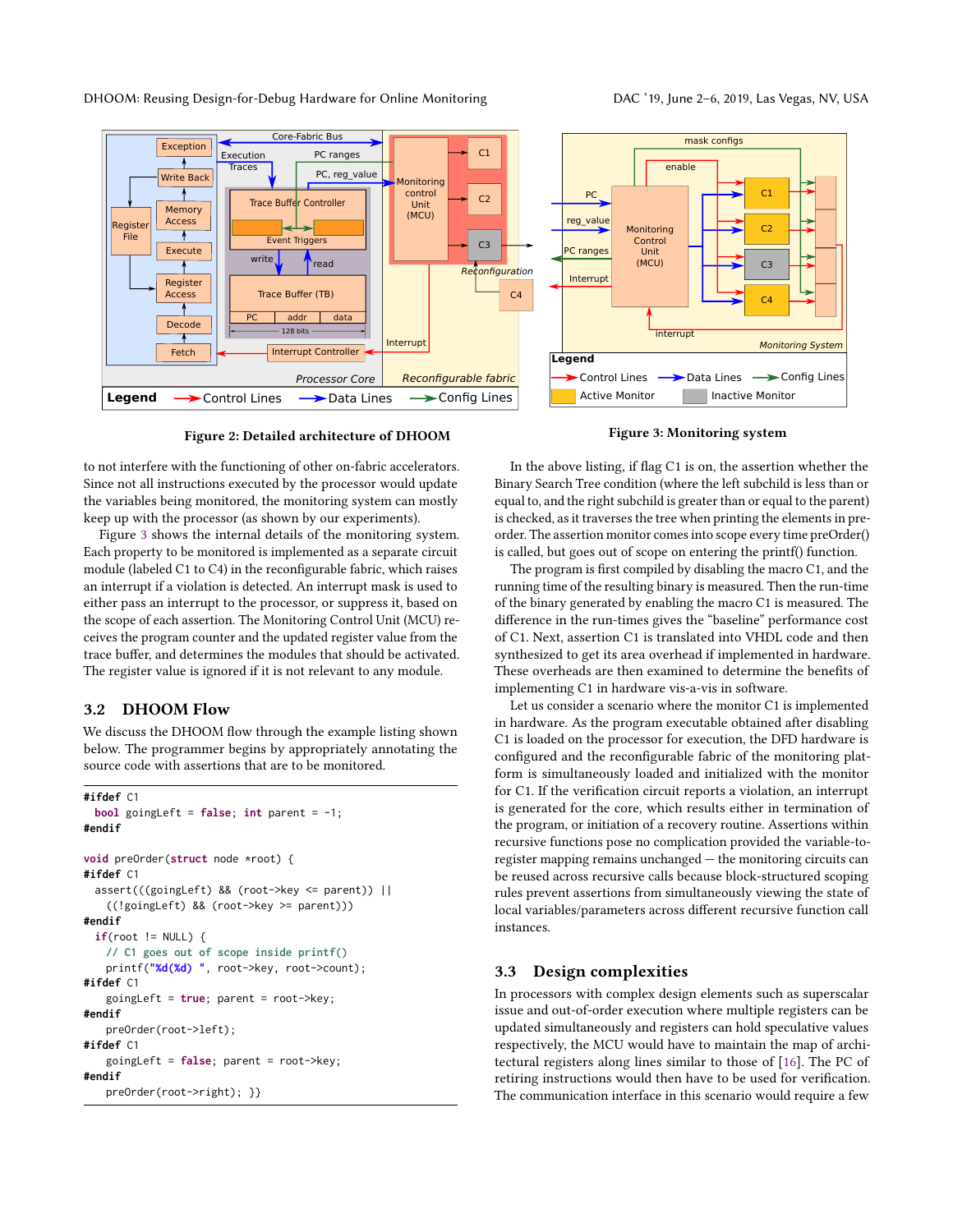other internal signals to be part of the execution trace, and software events such as function calls and variable updates to the low-level events on trace stream would have to be mapped suitably. But essentially, the DHOOM flow would not change.

## <span id="page-3-0"></span>4 ASSERTION MAPPING ALGORITHM

Since the reconfigurable fabric is area-limited, we exploit partial reconfiguration to efficiently "time-share" assertions in hardware. For example, in Figure [2,](#page-2-0) a reconfiguration permits C4 to displace C3. Algorithm [1](#page-3-1) (AssertMap) takes the following input parameters: a set of assertions A; the area cost  $c_i$ , of mapping an assertion  $A_i$ <br>in hardware, the performance cost  $b_i$ , when  $A_i$  is implemented in hardware, the performance cost  $b_i$ , when  $A_i$  is implemented<br>in software; and the reconfiguration time (*B* clock cycles) of the in software; and the reconfiguration time  $(R \text{ clock cycles})$  of the fabric. It selects a maximal subset of assertions  $S \subseteq A$  that should be mapped to the reconfigurable fabric at different program points by associating with them a configuration  $W$  such that:

- $\sum_{i \in W} c_i \leq M$  where M is the maximum allowed area for implementing assertions in hardware, and implementing assertions in hardware, and
- The total execution time overhead  $O$  is minimal, where  $O =$  $mR + \sum_{i \in A-S} b_i$ , and m is the number of times the fabric is reconfigured to modify the set of assertions manned to  $mK + \sum_{i \in A-S} b_i$ , and *m* is the number of times the fabric<br>is reconfigured to modify the set of assertions mapped to hardware.

The above problem is NP-hard, being a general version of the register allocation problem, and AssertMap is a simple heuristic. Similar strategies have been employed in coverage and signal selection algorithms  $[6, 11]$  $[6, 11]$  $[6, 11]$ .

<span id="page-3-2"></span>

#### Figure 4: AssertMap Illustration

We maintain a subset  $S \subseteq A$  of assertions that will be implemented in hardware, and create Configs consisting of groups of assertions that represent distinct configurations of the fabric. We first construct a graph  $G(V, E)$  with nodes representing assertions and the edge  $e_{ij}$  representing the temporal overlap of nodes i and j. In the for-loop (lines 6-17) of procedure AssertMap we select the node (assertion  $v$ ) that maximizes the cycles  $b_v$  saved if it is converted to hardware along with its temporal neighbours N that have been mapped to hardware, with the saving adjusted by  $R$  if a new reconfiguration is required ( $k = 1$  in line 11). The total area occupied by them together has to be within  $M$ . If this node fits within an existing  $\text{Config}(W)$  then it is assigned to  $W$ , otherwise, a new config C is generated. It is possible that two or more assertions can share some logic if implemented in hardware, thereby the area

<span id="page-3-1"></span>

| <b>Algorithm 1</b> Assertion Mapping Algorithm |                                               |
|------------------------------------------------|-----------------------------------------------|
|                                                | 1: procedure ASSERTMAP                        |
| 2:                                             | Construct $G(V, E)$                           |
| 3:                                             | $S = \phi$ ; $V' = V$                         |
| 4:                                             | while $V' \neq \phi$ do                       |
| 5:                                             | $max = 0; n = \epsilon; W = \phi;$            |
| 6:                                             | for all $v \in V'$ do                         |
| 7:                                             | $N = \{u \in S   e_{uv} \in E\}$              |
| 8:                                             | if $c_v$ + $\sum_{q \in N} c_q$ > M OR        |
|                                                | multiple configs present in $N$ then          |
| 9:                                             | $V' = V' - \{v\}$                             |
| 10:                                            | else                                          |
| 11:                                            | $sav_{\nu} = b_{\nu} - kR$                    |
| 12:                                            | (where $k = 1$ if $N = \phi$ , else $k = 0$ ) |
| 13:                                            | if sa $v_{\tau} \geq max$ then                |
| 14:                                            | $max = sav_v; n = v; W = N;$                  |
| 15:                                            | end if                                        |
| 16:                                            | end if                                        |
| 17:                                            | end for                                       |
| 18:                                            | if $n \neq \epsilon$ then                     |
| 19:                                            | $S = S \cup \{n\}$                            |
| 20:                                            | if $Config(W)$ exists AND                     |
|                                                | $c_n$ + area(Config(W)) < M then              |
| 21:                                            | Assign <i>n</i> to $\text{Config}(W)$         |
| 22:                                            | else                                          |
| 23:                                            | Create new config C                           |
| 24:                                            | Assign $n$ and $W$ to $C$ .                   |
| 25:                                            | end if                                        |
| 26:                                            | else                                          |
| 27:                                            | return                                        |
| 28:                                            | end if                                        |
| 29:                                            | $V' = V' - {n}$                               |
| 30:                                            | end while                                     |
|                                                | 31: end procedure                             |

required to implement them would be less than the sum of individual areas and possibly result in smaller reconfiguration time. We use pessimistic estimates to simplify the analysis.

Figure [4](#page-3-2) shows an illustration of the algorithm with  $M = 10$  and a control flow structure with four basic blocks and assertion ranges as indicated, with assertions annotated with their  $(c_i, b_i)$  values.<br>The algorithm begins by constructing the graph G as shown in the The algorithm begins by constructing the graph G as shown in the figure. <sup>A</sup><sup>3</sup> is selected for hardware mapping in the first iteration of the while-loop because its gain ( $b_3 = 400$ ) is maximum. A new configuration Config 1 begins.  $A_1$  is selected in the second iteration  $(b_1 = 300)$ , as its combined cost, with  $A_3$ , is still within the limit M  $(c_3 + c_1 = 3 + 4 \le 10)$ .  $A_1$  is added to Config 1.  $A_6$  is selected in the next iteration, but cannot be added to Config 1 because the total area would exceed  $M$  (3 + 4 + 5 >  $M$ ), so a new Config 2 is started, consisting of  $A_3$  and  $A_6$ .  $A_5$  is selected in the next iteration and added to Config 1.  $A_2$  and  $A_4$  are not mapped to hardware because their area cost is too large.

The while-loop iterates a maximum of  $n$  times where  $n$  is the number of assertions, and the for-loop iterates over the number of remaining assertions. The overall complexity is  $O(n^2)$ , with the cost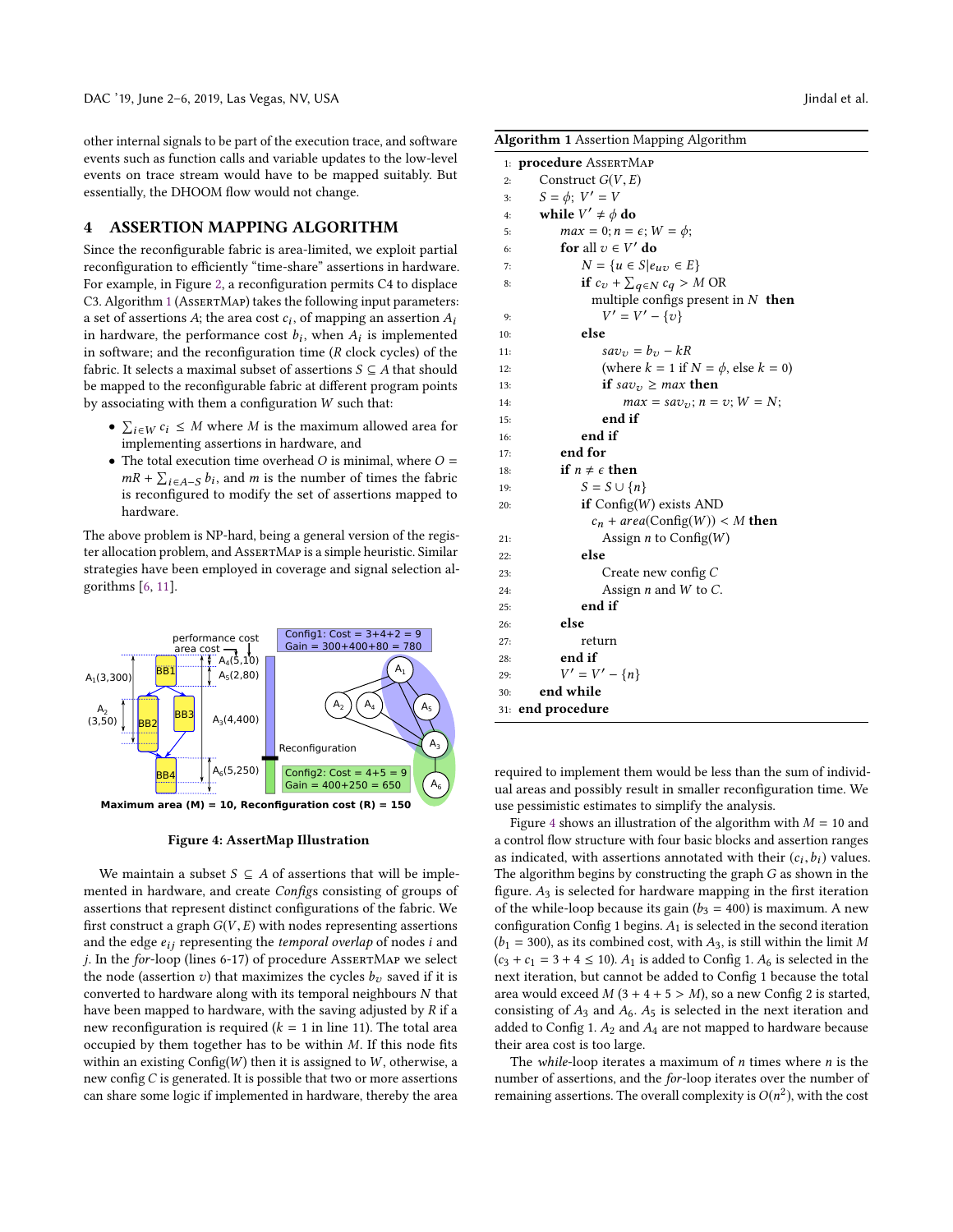of computing  $area_v$  absorbed into the updates performed when an assertion is mapped to hardware. The above algorithm targets a general reconfigurable architecture, but is also applicable in the alternative formulation where a fixed subset out of a given set of assertions is to be selected for hardware implementation, as a degenerate case in which only one Config is used.

# <span id="page-4-0"></span>5 EXPERIMENTS

#### 5.1 Setup

Our experimental setup consists of a single-core LEON3 processor in which DFD structures such as a trace buffer of size 1KB, trace conditioning and dumping logic similar to [\[3\]](#page-5-16), were implemented. The instruction trace from standard LEON3 captures parameters such as program counter, opcode, instruction trap and time tag. We have modified it to capture register addresses, register values and the PC values instead. Each modified trace message continues to be 128-bits wide (as in standard LEON3 processor). This modified LEON3 processor, the monitoring control unit, and all the monitors were implemented in VHDL, synthesized using Xilinx ISE 14.1, and downloaded to a Xilinx Virtex 5 board (XC5VLX110T). This setup is on lines similar to [\[5\]](#page-5-10). The application executables were transferred onto the board and executed through GRMON. The profiling of the application was carried out through the performance monitor counters (PMCs) present within the LEON3 core and were programmed and read using the l3stat module of GRMON.

We emulate reconfiguration by implementing all the monitors in the Virtex 5 board, and activating/deactivating them as necessary. We count the number of times the 'Config' identified by our mapping algorithm changes over the application's execution, and add a fixed reconfiguration cost of 100000 cycles towards each such change. We study the working of the mapping algorithm for different area constraints of 500, 600, and 700 slices available on the reconfigurable fabric. We demonstrate the benefits of our proposed scheme through four applications of varying complexity, that cover several real-world verification scenarios.

## 5.2 Case Studies

Dijkstra's shortest path algorithm (DSP): The first application is an implementation of Dijkstra's shortest path algorithm, with assertions such as: (i) edge weights should not be negative and (ii) the accumulated path cost should be monotonically increasing. These assertions are checked on each vertex visited during the execution of the program, and therefore come and go out of scope frequently. Since these checks are live only at specific program points, and do not have to save any state between successive calls, they together occupied less than 500 slices on the reconfigurable fabric, and hence the MCU only had to activate and deactivate the assertions based on the PC ranges. However, the large number of monitors required the event triggers in the DFD hardware to merge PC ranges. The assertions, when implemented on the reconfigurable fabric, resulted in an 18% reduction in the execution time of DSP. We used this application to illustrate the effect of CPU stalls on the execution time while varying the trace buffer sizes and operating frequency of reconfigurable fabric (Figure [5\)](#page-4-1). Note that the CPU stalls occur when the trace buffer is full and the processor waits for the monitors on the reconfigurable fabric to read the contents of the

trace buffer as the two may be operating at different frequencies. We observe a reduction in performance improvement from 18% to 12% and 9% when the operating frequency decreases to half and quarter respectively as the processor core halts more often and for longer durations. However, the reduction at a particular frequency is not as severe when the size of the trace buffer increases to 2KB and 3KB as a larger trace buffer can hold the traces for longer, thereby resulting in fewer stalls of the processor core.

<span id="page-4-1"></span>

#### Figure 5: Performance overhead versus hardware features

Binary Search (BS): We considered an implementation of Binary Search over an input array of 1000 integers, where we monitor the invariants at each program iteration, together with some "hygiene" assertions regarding the binary search tree property and array boundaries. Figure [6](#page-5-19) shows the area cost and performance overhead of the different applications under consideration. The overall runtime of the application under each hardware-software combination of monitors normalized to the runtime of the softwareonly implementation is shown with the line associated with each bar. The overall runtime of the application captures the delay arising due to stalls as a result of the trace buffer being full, the reconfiguration cost, and the performance overheads due to implementing some monitors in software. We observe an improvement of 32.5% when the area for monitors is restricted to 700 slices as compared with the software-only implementation.

AVL Tree (AVL): We implemented an AVL tree that supports insertion and deletion of duplicate values. We also implemented a pre-order traversal over the tree as shown in the listing in Section [3.](#page-1-2) This implementation has some assertions that are common to all the three operations, and some assertions that are specific to each function. This presents a case where the set of assertions that are live at any given point in time depends on the control path. Moreover, since these assertions have to maintain some state across function calls, all the monitors do not fit together on the reconfigurable fabric. Thus, based on the path taken, we have to reconfigure certain monitors to restrict the overall area overhead to the specified limits. We observe that two out of five assertions can be implemented in the reconfigurable fabric when up to 600 slices are available. However, when 700 slices are available, a different configuration of assertions is chosen, with 'A1' and 'A5' being partially reconfigured at runtime. The benefit of such dynamic reconfiguration is observed from the decrease in the overall runtime when going from 'AL2' to 'AL3'. The overall runtime overhead for the application reduces from 33.97% in case of all-software based monitors, to 18.74% under our proposed scheme.